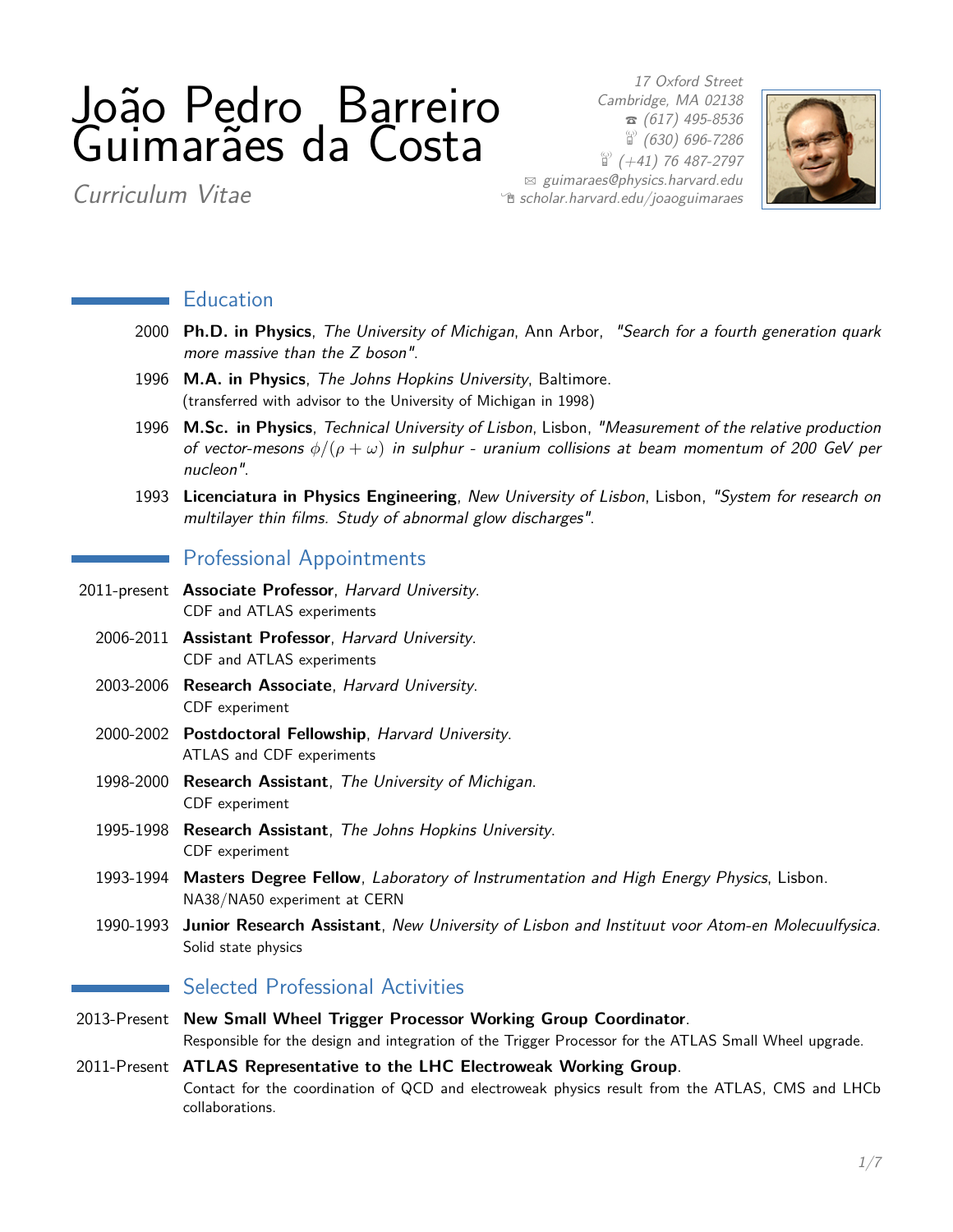#### 2011-2013 **Co-convener of the ATLAS Standard Model Group**.

Responsible for a large range of ATLAS publications including QCD and electroweak physics.

#### 2010-2011 **Convener of the ATLAS Electroweak Group**.

Responsible for electroweak precision measurements and diboson cross section measurements.

- 2010 **Co-convener of the ATLAS W/Z Muon Observation Group**. Lead the first analyses of the observation and cross section measurements of the W and Z bosons in the muon channel. This effort established many of analysis techniques for the first high-*p<sup>T</sup>* physics papers at LHC.
- 2007-2009 **Responsible for the Commissioning of the ATLAS Endcap MDT Detector**. Led the commissioning of the Endcap Monitored Drift Tube Spectrometer at CERN, and its integration with the rest of the ATLAS detector.
- 2003-2004 **Co-convener of the CDF High-***p<sup>T</sup> B***-Tagging Group**. Responsible for the development and characterization of the algorithms for identification of *b*-quark jets used in the high-*p<sup>T</sup>* physics analysis: studies of top quark, searches for new physics and QCD analysis.
- 2002-2003 **Co-convener of the Primary Vertex and Beamline Group**. Responsible for the precise determination of the hard-interaction location in an event-by-event and run-by-run basis. Results used by virtually all CDF analysis.

## Experimental technologies

- 2000-2013 **Muon drift chambers**, Construction of the ATLAS Monitoring Drift Tube chambers, Design and testing of the on-chamber readout electronics. Definition of the on-chamber interconnects and Faraday cage. Installation and commissioning in ATLAS cavern. Data acquisition and early operation.
- 1995-2005 **Tracking drift chambers**, Construction of the CDF Center Outer Tracker, Design of the on-chamber high-voltage electronics. Operation monitoring software.
	- 1994 **Silicon Vertex Detectors**, Construction the SVX II detector at CDF, Testing and evaluation of silicon sensors using probe station.
	- 1993 **Atomic Force Microscopy**, Operation of microscope for study of multilayer thin films.
- 1990-1993 **Thin-film deposition**, Design of a sputtering plasma magnetron cathode for metal depositions in Argon. Operation of system for multilayer thin-film production using ion-assisted evaporation. Quadrupole ion-trap mass spectrometer installation and operation.
- 1990-1993 **Ultra-High Vacuum Systems**, Design and construction of several ultra-high vacuum systems using turbomolecular, cryo and diffusion pumps. Operation of systems with ion pumps.

#### Awards

2013 **The EPS 2013 High Energy and Particle Physics Prize for an outstanding contribution to High Energy Physics**.

Awarded to the ATLAS and CMS collaborations, "for the discovery of a Higgs boson, as predicted by the Brout-Englert-Higgs mechanism"

- 1994-1998 **Doctoral Degree Fellowship**, JNICT, EU/Portugal.
- 1993-1994 **Master Degree Fellowship**, JNICT, EU/Portugal.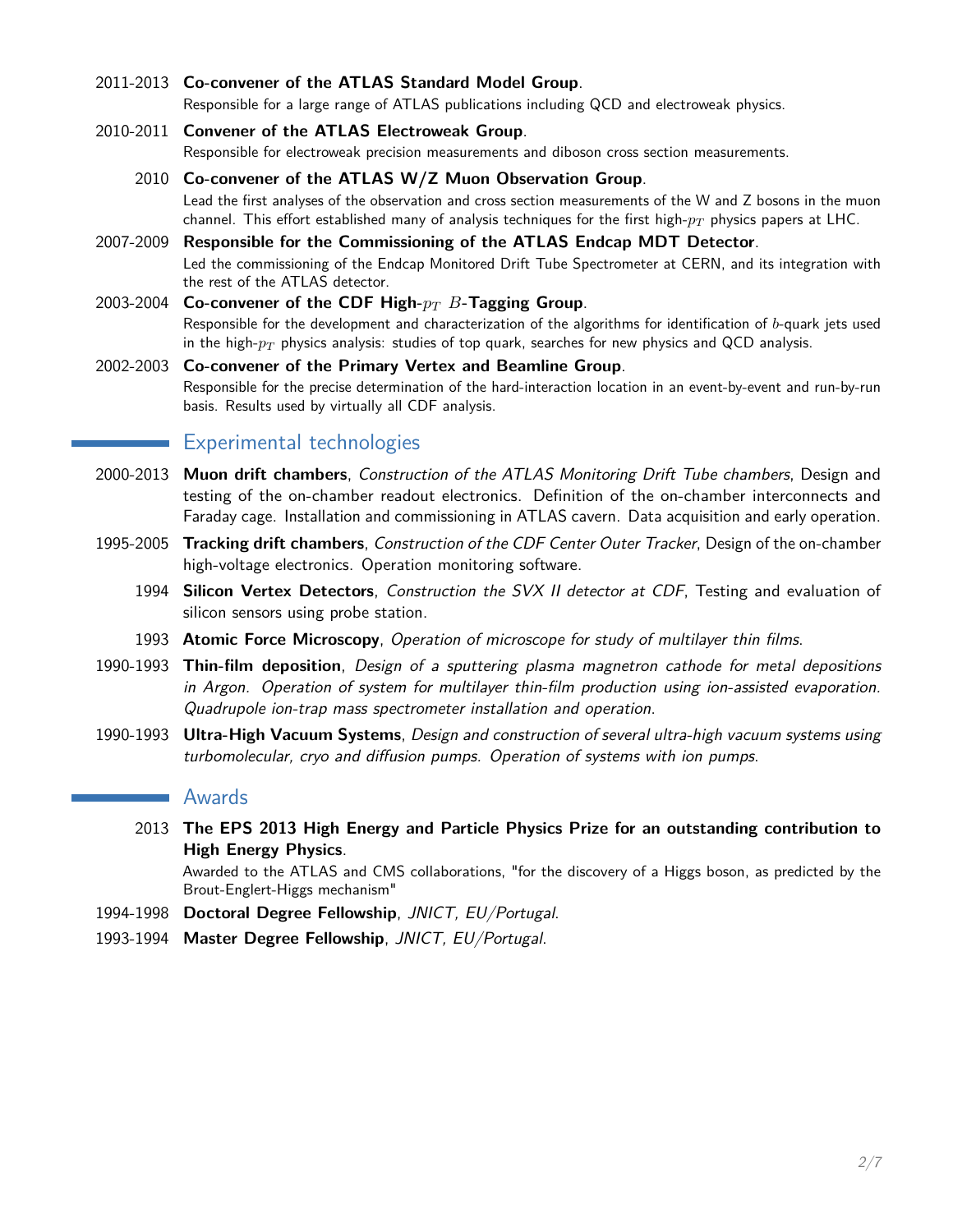# Selected Publications

Author of over 670 refereed publications as a member of the NA38, CDF and ATLAS Collaborations. Below is a selection of the most relevant publications. These include 39 papers as the ATLAS Standard Model Group convener and 4 papers as the ATLAS Electroweak Subgroup convener. The full publication list can be obtained from my website or from http://inspirehep.net/author/profile/J.P.B.Guimaraes.da.Costa.1/

2013 "Evidence for the spin-0 nature of the Higgs boson using ATLAS data", ATLAS Collaboration, Phys. Lett. B 726, 120 (2013), arXiv:1307.1432 [hep-ex].

"Measurements of Higgs boson production and couplings in diboson final states with the ATLAS detector at the LHC", ATLAS Collaboration, Phys. Lett. B 726, 88 (2013), arXiv:1307.1427 [hep-ex].

"Measurement of *<sup>W</sup>*+*W*<sup>−</sup> production in *pp* collisions at <sup>√</sup> *s* = 7 TeV with the ATLAS detector and limits on anomalous *WW Z* and *WW γ* couplings", ATLAS Collaboration, Phys. Rev. D 87, 112001 (2013), arXiv:1210.2979 [hep-ex].

2012 "A particle consistent with the Higgs Boson observed with the ATLAS Detector at the Large Hadron Collider", ATLAS Collaboration, Science 338, 1576 (2012).

"Observation of a new particle in the search for the Standard Model Higgs boson with the ATLAS detector at the LHC", ATLAS Collaboration, Phys. Lett. B 716, 1 (2012), arXiv:1207.7214 [hep-ex].

"Combined search for the Standard Model Higgs boson in *pp* collisions at <sup>√</sup> *s* = 7 TeV with the ATLAS detector", ATLAS Collaboration, Phys. Rev. D 86, 032003 (2012), arXiv:1207.0319 [hep-ex].

"Search for the Standard Model Higgs boson in the  $H\to WW^{(*)}\to\ell\nu\ell\nu$  decay mode with 4.7  ${\rm fb}^{-1}$ of Search for the Standard Moder riggs boson in the  $H \to W W \to e \nu \nu$  decay mode with 4.7 B or ATLAS data at  $\sqrt{s} = 7$  TeV", ATLAS Collaboration, Phys. Lett. B 716, 62 (2012), arXiv:1206.0756 [hep-ex].

 $\cdot$  .  $\cdot$  .  $\cdot$ and limits on anomalous gauge couplings", ATLAS Collaboration, Phys. Lett. B 712, 289 (2012), arXiv:1203.6232 [hep-ex].

"Determination of the strange quark density of the proton from ATLAS measurements of the  $W \to \ell \nu$  and  $Z \to \ell \ell$  cross sections", ATLAS Collaboration, Phys. Rev. Lett. 109, 012001 (2012), arXiv:1203.4051 [hep-ex].

"Measurement of the inclusive  $W^{\pm}$  and  $Z/\gamma$  cross sections in the electron and muon decay channels For easurement of the inclusive *W* and  $Z/T$  cross sections in the electron and muon decay channels in *pp* collisions at  $\sqrt{s} = 7$  TeV with the ATLAS detector", ATLAS Collaboration, Phys. Rev. D 85, 072004 (2012), arXiv:1109.5141 [hep-ex].

 $2011$  "Measurement of the  $W^+W^-$  cross section in  $\sqrt{s}=7$  TeV  $pp$  collisions with ATLAS", ATLAS Collaboration, Phys. Rev. Lett. 107, 041802 (2011), arXiv:1104.5225 [hep-ex].

"Measurement of the Muon Charge Asymmetry from *W* Bosons Produced in *pp* Collisions at  $\sqrt{s}$  = 7 TeV with the ATLAS detector", ATLAS Collaboration, Phys. Lett. B701 (2011) 31, arXiv:1103.2929 [hep-ex].

"Studies of the performance of the ATLAS detector using cosmic-ray muons", ATLAS Collaboration, Eur.Phys.J. C71 (2011) 1593, arXiv:1011.6665 [physics.ins-det].

"Measurement of the  $t\bar{t}$  Production Cross Section with an *in situ* Calibration of  $b$ -jet Identification Efficiency", T. Aaltonen, et al., CDF Collaboration, Phys. Rev. D 83 (2011) 071102, arXiv:1007.4423 [hep-ex].

2010 "Measurement of the  $W \to \ell \nu$  and  $Z/\gamma^* \to \ell \ell$  production cross sections in proton-proton colli-Solution at  $\sqrt{s} = 7$  TeV with the ATLAS detector", ATLAS Collaboration, JHEP 1012 (2010) 060, arXiv:1010.2130 [hep-ex].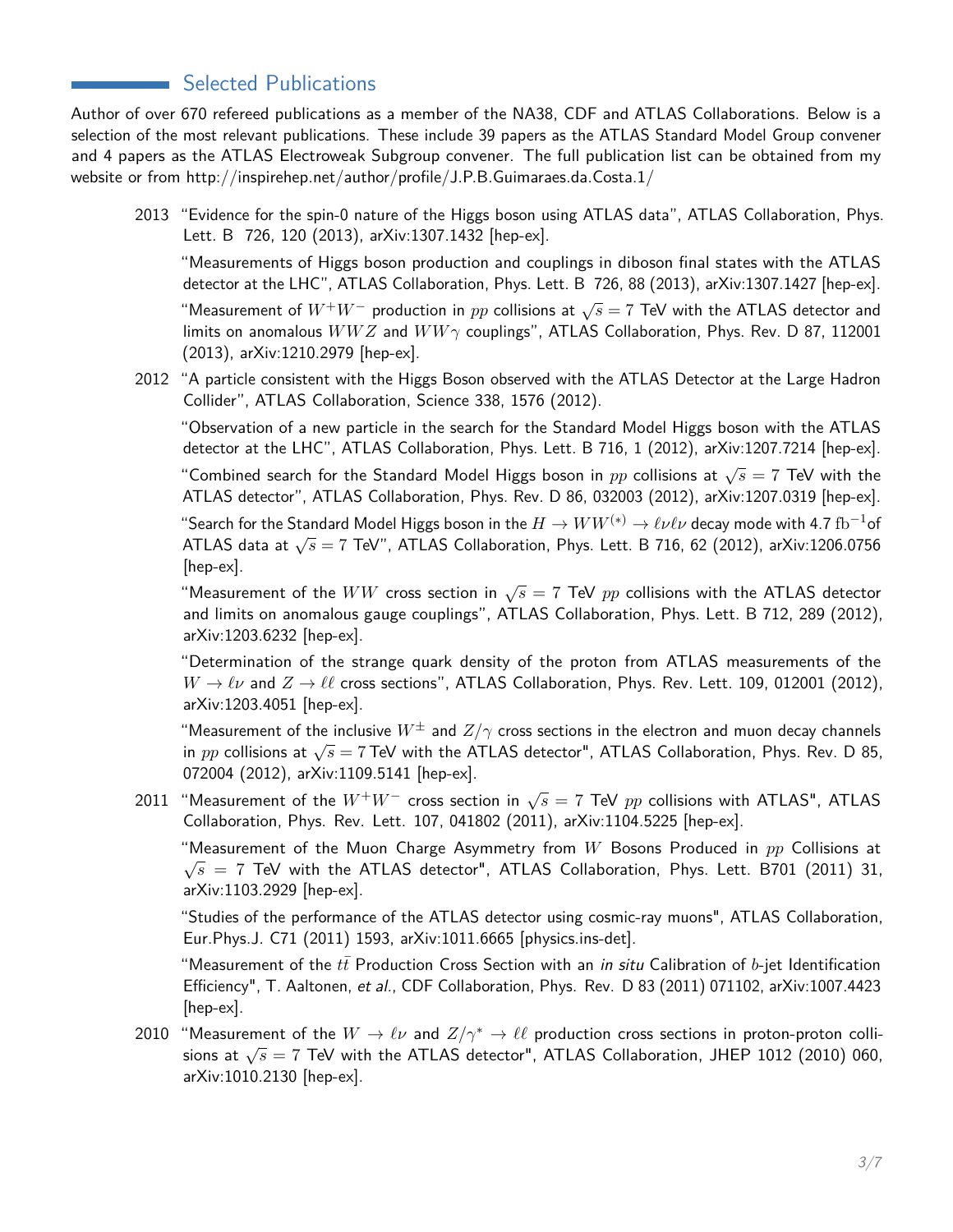"Commissioning of the ATLAS Muon Spectrometer with Cosmic Rays", ATLAS Collaboration, Eur. Phys. J. C70 (2010) 875-916, arXiv:1006.4384 [physics.ins-det].

"Performance of the ATLAS Detector using First Collision Data", ATLAS Collaboration, JHEP 1009 (2010) 056, arXiv:1005.5254 [hep-ex].

2008 "ATLAS Muon Drift Tube Electronics", G. Brandenburg, J. Guimarães da Costa et al., J. Instrum. 3 P09001 (2008).

"The ATLAS Experiment at the CERN Large Hadron Collider', G. Aad et al., ATLAS Collaboration, J. Instrum. 3, S08003 (2008).

2006 "Observation of  $B^0_s - \bar{B}^0_s$  Oscillations", A. Abulencia *et al.*, CDF Collaboration, Phys. Rev. Lett. 97, 242003 (2006).

"Measurement of the  $t\bar{t}$  Production Cross Section in  $p\bar{p}$  Collisions at  $\sqrt{s}=1.96$  TeV", A. Abulencia et al., CDF Collaboration, Phys. Rev. Lett. 97, 082004 (2006).

 $\overline{\phantom{a}}$  "Precision Top Quark Mass Measurement in the Lepton  $+$  Jets Topology in  $p\bar{p}$  Collisions at  $\sqrt{s}=$ 1.96 TeV", A. Abulencia et al., CDF Collaboration, Phys. Rev. Lett., 96, 022004 (2006).

"Top Quark Mass Measurement Using the Template Method in the Lepton  $+$  Jets Channel at CDF II", A. Abulencia et al., CDF Collaboration, Phys. Rev. D73, 032003 (2006).

2005 "Measurement of the  $t\bar{t}$  Production Cross Section in  $p\bar{p}$  Collisions at  $\sqrt{s}=1.96$  TeV using Lepton  $+$ Jet Events with Secondary Vertex *b*-tagging", D. Acosta et al., CDF Collaboration, Phys. Rev. D71, 052003 (2005).

"The production of  $\rho$ ,  $\omega$  and  $\phi$  vector-mesons by protons and sulphur ions with incident momentum of 200 GeV/c per nucleon", M.C. Abreu et al., NA38 Collaboration, Eur. Phys. J. C, 44 375 (2005).

- 2004 "CDF Central Outer Tracker", T. Affolder et al., CDF Collaboration, Nucl. Instrum. Meth. A 526, 249 (2004).
- 2000 "Search for a Fourth-Generation Quark More Massive than the  $Z^0$  Boson in  $p\bar p$  Collisions at  $\sqrt s=$ 1.8 TeV", T. Affolder et al., CDF Collaboration, Phys. Rev. Lett. 84, 835 (2000).

## **Invited Conference Presentations**

- Aug 2013 **Rencontre du Vietnam, Inaugural Conference: Windows on the Universe**, ICISE, Quy Nhon, "Status of Electroweak Precision Measurements", Plenary.
- Jul 2013 **US ATLAS Workshop**, Argonne National Lab, "Standard Model Measurements at the LHC", Open Day Plenary.
- Jun 2013 **Fermilab Users Meeting**, Batavia, IL, "Standard Model Results from the LHC", Plenary.
- Jan 2013 **Workshop on Heavy Flavor Production at Hadron Colliders**, UC Berkeley, "Physics Highlights from ATLAS".
- Jan 2013 **Particle Physics in the LHC Era, Zurich Phenomenology Workshop**, University of Zurich/ETH, "Highlights on Standard Model Physics Results from ATLAS".
- Dec 2012 **New Worlds in Particle and Astroparticle Physics**, Lisbon, "Electroweak Physics at the LHC".
- Aug 2012 **QCD@LHC Workshop**, MSU, East Lansing, MI, "W and Z production at ATLAS".
- Jul 2011 **19th Particles & Nuclei International Conference**, MIT, Cambridge, "W, Z and Top... an Overview", Plenary.
- Jul 1999 **Jornadas LIP**, Ericeira, Portugal, "*b* <sup>0</sup> Quark: The Next Generation".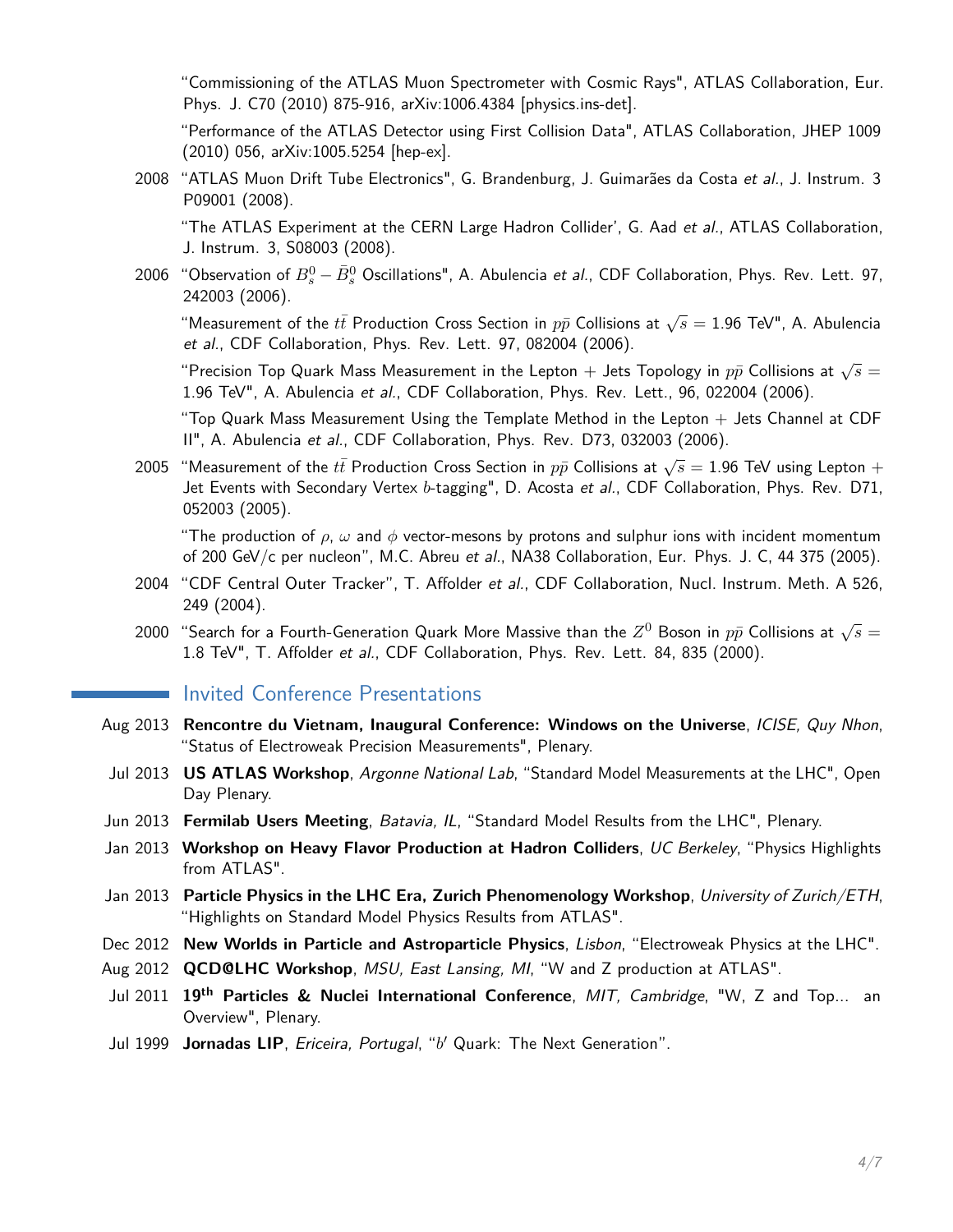## Conference Presentations by Collaboration Invitation

- Jul 2012 **36th International Conference for High Energy Physics**, Melbourne, "Electroweak Physics Results", Plenary.
- May 2012 **11th Conference on the Intersections of Particle and Nuclear Physics**, St. Petersburg, FL, "Review of the Electroweak Tests of the Standard Model Parallel Sessions", Plenary.
- Oct 2011 **LPCC Electroweak Working Group Workshop**, CERN, Geneva, "Triple Gauge Bosons at ATLAS".
- Jun 2010 **Physics at LHC 2010**, DESY, Hamburg, "Observation of W and Z Boson Production at 7 TeV with the ATLAS Experiment".
- Oct 2007 **IEEE Nuclear Science Symposium**, Honolulu, "Commissioning and Integration of the ATLAS Muon Spectrometer".
- Jul 2005 **The 2005 European Physical Society Conference on High Energy Physics**, Lisbon, "Top Quark Pair Production Cross Section at <sup>√</sup> *s* = 1*.*96 TeV using Lepton+ Jets events at CDF'".
- Aug 2004 **32nd International Conference for High Energy Physics**, Beijing, "Top Quark Mass Measurement at the Tevatron".
- Aug 2000 **DPF Meeting**, Columbus, OH, "Standard Model Higgs Combined Result from CDF".
- Mar 1999 **APS Centennial Meeting**, Atlanta, GA, "Search for a Fourth Generation Quark Heavier than the Z Boson".
- Mar 1999 **APS Centennial Meeting**, Atlanta, GA, "The CDF Central Outer Tracker Readout Electronics".
- Apr 1998 **Joint APS/AAPT Meeting**, Columbus, OH, "Search for a Fourth Generation Charge -1/3 Quark Heavier than the Z Boson".

#### Seminars and Colloquia Presentations

- Dec 2013 **Physics Colloquium**, University of Nebraska, "The Standard Model and its Higgs Boson at the LHC".
- Oct 2013 **Physics Colloquium**, Carnegie Mellon University, "Confronting the Standard Model with the LHC".
- Nov 2012 **Public Lecture**, Sesimbra, Portugal, "A descoberta de uma nova partícula: será o Bosão de Higgs?".
- Feb 2012 Physics Colloquium, Harvard University, "The Road to the Higgs Boson".
- Sep 2011 **CERN LHC Seminar**, Geneva, "Diboson production and Standard Model Higgs searches with the ATLAS Detector at the Large Hadron Collider".
- Jul 2011 **Pedagogical Lecture**, PANIC, MIT, "Searching for new Particles".
- Oct 2010 **High Energy Physics Seminar**, SLAC National Laboratory, "First Measurements of Vector Boson Production at LHC".
- Oct 2010 **RPM Seminar**, Lawrence Berkeley National Laboratory, "First Results of W and Z Boson Physics ATLAS".
- Jan 2007 **Physics Colloquium**, New University of Lisbon, "Exploracoes na Fronteira de Alta Energia".
- May 2006 **Physics Colloquium**, New York University, "Collider Physics in the Age of Speculation'.
- Apr 2006 **High Energy Physics Seminar**, Harvard University, "Top Quark Production at Hadron Colliders".
- Apr 2006 **High Energy Physics Seminar**, New York University, "Top Quark Production at Hadron Colliders".
- Mar 2006 **High Energy Physics Seminar**, University of Massachussets, Amherst, "Top Quark Production at Hadron Colliders".
- Mar 2006 **Physics Colloquium**, University of Santa Cruz, "What's So Special About the Top Quark?".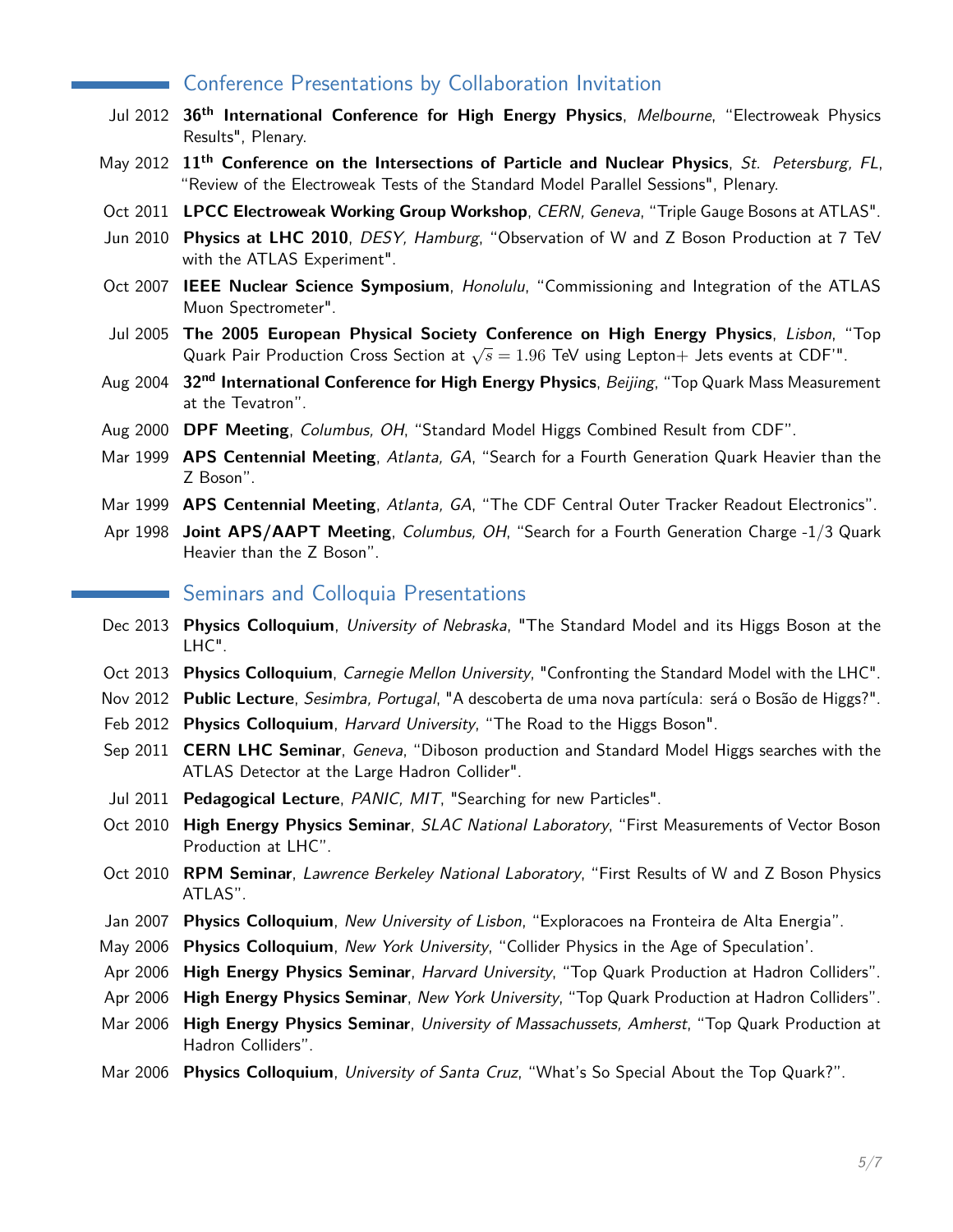- Mar 2006 **High Energy Physics Seminar**, University of Santa Cruz, "Top Quark Production at Hadron Colliders".
- Feb 2006 **High Energy Physics Seminar**, University of Illinois at Chicago, "Top Quark Production at Hadron Colliders".
- Jan 2006 **Physics Colloquium**, University of British Columbia, "Top Quark Physics at Hadron Colliders".
- Jan 2006 **High Energy Physics Seminar**, University of Wisconsin, "Top Quark Physics at Hadron Colliders".
- Jun 2005 **High Energy Physics Seminar**, Laboratorio de Instrumentacao e Fisica Experimental, Lisbon, "Latest Top Physics Results from CDF".
- Mar 2005 **High Energy Physics Seminar**, University of California, Irvine, "Top Quark, the Teenage Years".
- Dec 1999 High Energy Physics Seminar, Harvard University, "b' Quark: The Next Generation".
- Nov 1999 High Energy Physics Seminar, Rochester University, "b' Quark: The Next Generation".
- Nov 1999 High Energy Physics Seminar, University of Pennsylvania, "b' Quark: The Next Generation".
- Oct 1999 LNS Journal Club Seminar, Cornell University, "b' Quark: The Next Generation".
- Oct 1999 High Energy Physics Seminar, Princeton University, "b' Quark: The Next Generation".
- Oct 1999 High Energy Physics Seminar, Rutgers University, "b' Quark: The Next Generation".
- Jul 1999 High Energy Physics Seminar, Ohio State University, "b' Quark: The Next Generation".

#### **Lectures at Particle Physics Schools**

- Dec 2012 **First Results from the Large Hadron Collider, Heraeus-Seminar**, Physikzentrum Bad Honnef, Germany, "Electroweak Physics at the LHC".
- Oct 2012 **Proton Structure in the LHC Era**, DESY, Hamburg, "LHC Measurements Sensitive to the Proton Structure".
- Aug 2006 **New England Particle Physics Student Retreat**, Cape Cod, MA, "Physics at Hadron Colliders".

## Conference and Workshop Organization

- Sep 2013 **ATLAS Standard Model Workshop**, Harvard, Organizer and convener.
- Apr 2013 **Working Group on Electroweak Precision Measurements at the LHC**, LHC Physics Centre at CERN, Co-convener .
- Mar 2013 **Rencontres de Moriond, QCD and High Energy Interactions**, La Thuille, Chair of one session on the Higgs Boson.
- Oct 2012 **Working Group on Electroweak Precision Measurements at the LHC**, LHC Physics Centre at CERN, Co-convener .
- Jun 2012 **11th Conference on the Intersections of Particle and Nuclear Physics**, St. Peterburg, FL, Convener of the session on Electroweak Tests of the Standard Model.
- May 2012 **Working Group on Electroweak Precision Measurements at the LHC**, LHC Physics Centre at CERN, Co-convener .
- Nov 2011 **Working Group on Electroweak Precision Measurements at the LHC**, LHC Physics Centre at CERN, Co-convener .